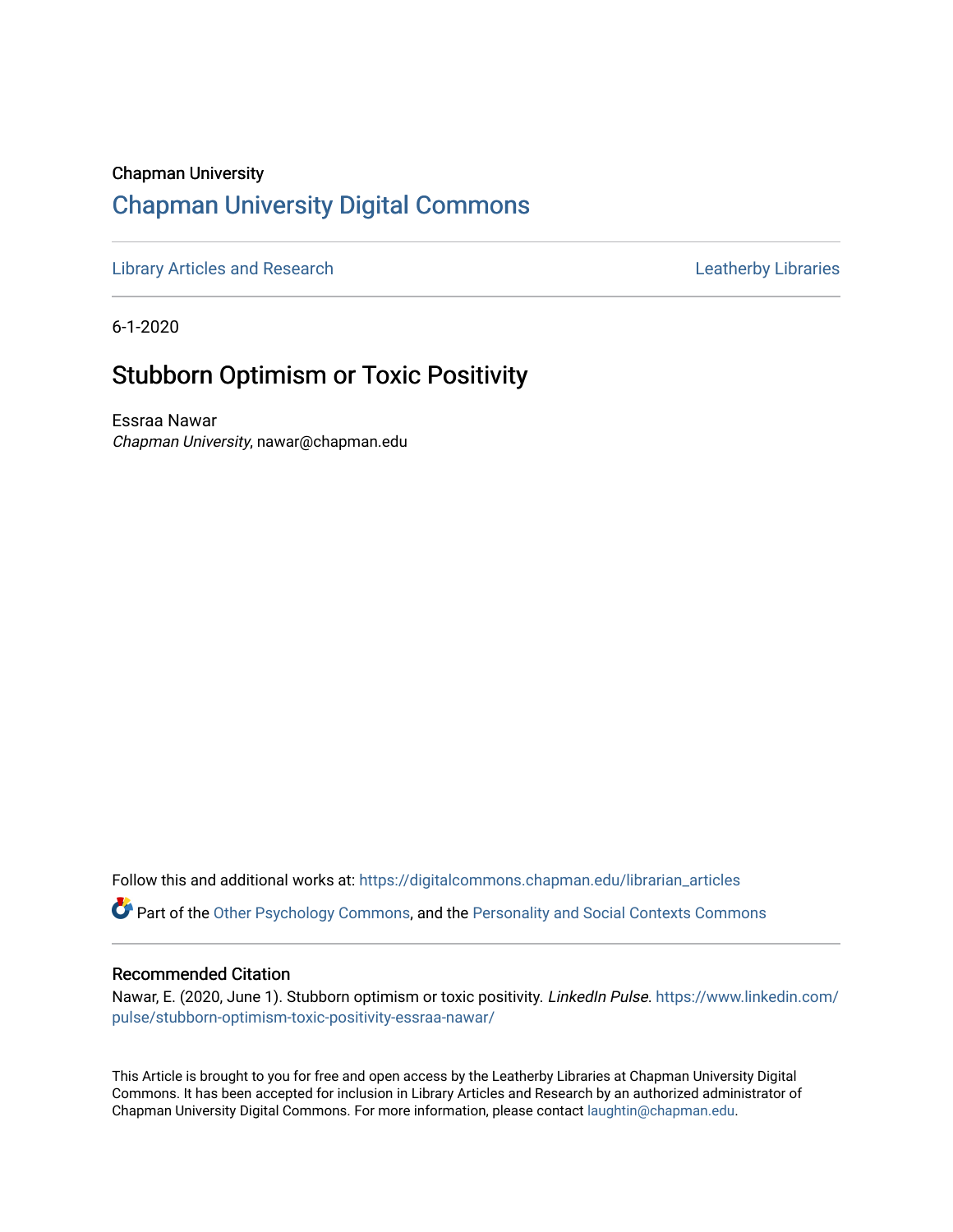### Stubborn Optimism or Toxic Positivity

#### **Comments**

This article was originally published on LinkedIn Pulse at [https://www.linkedin.com/pulse/stubborn](https://www.linkedin.com/pulse/stubborn-optimism-toxic-positivity-essraa-nawar/)[optimism-toxic-positivity-essraa-nawar/](https://www.linkedin.com/pulse/stubborn-optimism-toxic-positivity-essraa-nawar/) .

This scholarship is part of the [Chapman University COVID-19 Archives](https://digitalcommons.chapman.edu/covid-19_archives/).

Copyright The author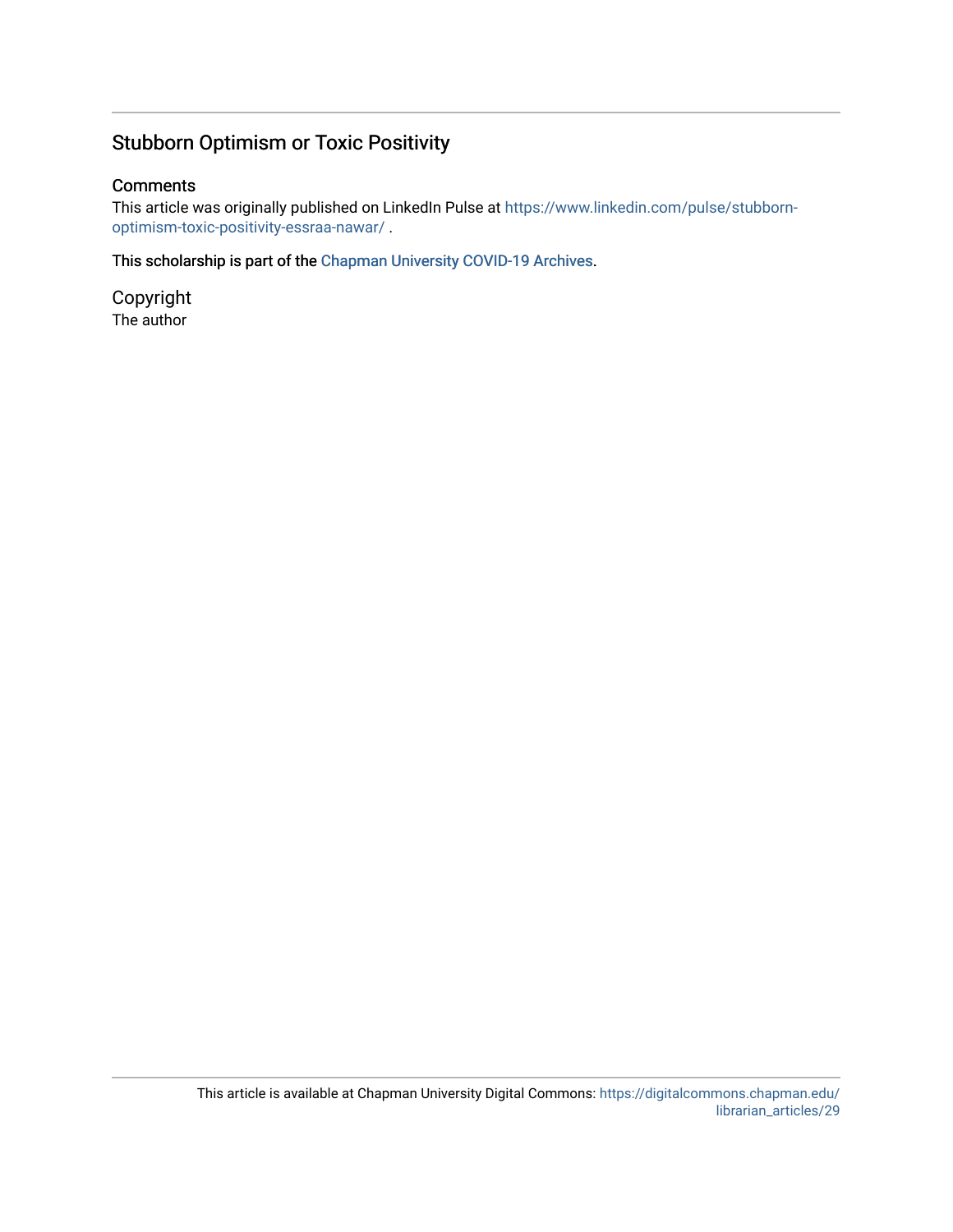

Royalty Free -- PSD ID :453677

# **Stubborn Optimism or Toxic Positivity**



**Essraa Nawar** 

**Development Librarian and Chair of Arts, Exhibits and and Events committee at Chapman University and TEDx speaker** 

Published Jun 1, 2020

A [global pandemic,](https://ncov2019.live/data) 6,332,783 Covid19 cases, 376,041 deceased and counting, riots in the streets of every major American city, recession on the horizon, 40 million jobs lost, a [devastated world](https://www.foxbusiness.com/economy/coronavirus-great-recession-great-depression)  [economy](https://www.foxbusiness.com/economy/coronavirus-great-recession-great-depression) and more. This is pretty much the world we are ALL living in across the globe and sometimes it is impossible to escape the news. If it is not on TV, you will catch it on any of your social media platforms, if not on any of these two, you will get it through a text from a friend or as you chat with another.

Amid all of this, one may ask: "How can I continue to be productive, positive or optimistic and also take care of myself, my family, friends and pets?" I am writing this today not to preach optimism but to encourage us all to "*Stay in our lanes*" as my friend artist [Allison Adams](https://www.groundbreakinggirls.com/) put it so well together. As I was listening to Political strategist Tom Rivett-Carnac deliver his TED talk ["How to shift your mindset and choose your future"](https://www.ted.com/talks/tom_rivett_carnac_how_to_shift_your_mindset_and_choose_your_future/transcript) remotely, I was extremely intrigued by the term **"Stubborn Optimism."** According to Tom, "Choosing to face this moment with stubborn optimism can fill our lives with meaning and purpose, and in doing so, we can put a hand on the arc of history and bend it towards the future that we choose."

I am not encouraging us to to pretend to be optimistic or portray ourselves as being happy no matter what. This will basically be switching off to anything happening and tuning out to the current world events, in other words what we call ["Toxic Positivity"](https://thetab.com/uk/2020/02/19/toxic-positivity-culture-meaning-140567)